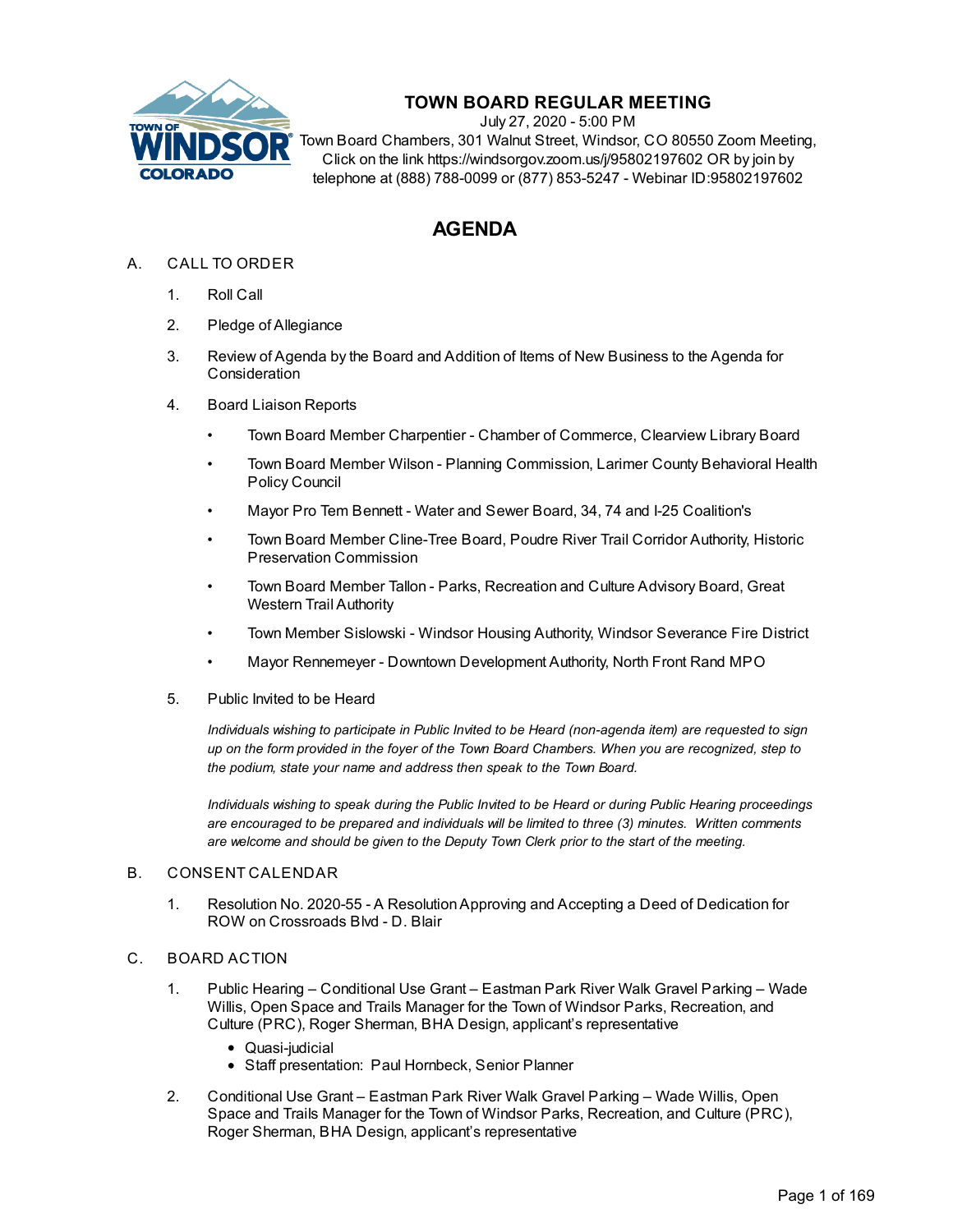- Quasi-judicial
- Staff presentation: Paul Hornbeck, Senior Planner
- 3. Public Hearing Conditional Use Grant for Telecommunications Facility Kyger Reservoir Wade Willis, Open Space and Trails Manager for the Town of Windsor Parks, Recreation, and Culture (PRC), owner; Pamela Goss, Verizon Wireless, applicant
	- Quasi-judicial
	- Presentation: Carlin Malone, Chief Planner
- 4. Conditional Use Grant for Telecommunications Facility Kyger Reservoir Wade Willis, Open Space and Trails Manager for the GTown of Windsor Parks, Recreation, and Culture )PRC), owner; Pamela Goss, Verizon Wireless, applicant
	- Quasi-judicial
	- Presentation: Carlin Malone, Chief Planner
- 5. Public Hearing Final Major Subdivision RainDance Subdivision 11th Filing David Nelson, RainDance Development, owner; Patrick McMeekin, Hartford Homes, applicant, and Ryan McBreen, Norris Design, authorized representative
	- Quasi-judicial
	- Presentation: Carlin Malone, Chief Planner
- 6. Resolution 2020-56 A ResolutionApproving the Final Plat for the Raindance Subdivision 11th Filing - David Nelson, RainDance Development, owner; Patrick McMeekin, Hartford Homes, applicant, and Ryan McBreen, Norris Design, authorized representative
	- Quasi-judicial
	- Presentation: Carlin Malone, Chief Planner
- 7. Final Site Plan RainDance Subdivision 11th Filing David Nelson, RainDance Development, owner; Patrick McMeekin, Hartford Homes, applicant, and Ryan McBreen, Norris Design, authorized representative
	- Quasi-judicial
	- Presentation: Carlin Malone, Chief Planner
- 8. Ordinance No. 2020-1610 An Ordinance Concerning the Regulation Of Door To Door Contacts by the Town of Windsor, Colorado, Repealing Sections 10-4-140 and 10-4-170 and Repealing, Amending and Readopting Sections 10-4-150 and 10-4-160 of the Windsor Municipal Code.
	- Second reading
	- Legislative action
	- Staff Presentation: Ian McCargar Town Attorney
- 9. Ordinance No. 2020 1611 An Ordinance Amending Chapter 4, Article III of the Windsor Municipal Code to Extend the Town's Sales Tax Collection, Remittance And Reporting Requirements to On-Line Transactions and On-Line Vendors
	- First reading
	- Legislative action
	- Staff presentation: Ian D. McCargar, Town Attorney
- 10. Ordinance No. 2020 1612 An Ordinance Amending Chapter 4, Article IV of the Windsor Municipal Code to Increase the Time for Which the Town of Windsor Retains Unclaimed Intangible Property and Other NecessaryAmendments Consistent with the Revised Uniform Unclaimed PropertyAct
	- First reading
	- Legislative action
	- Staff presentation
- D. COMMUNICATIONS